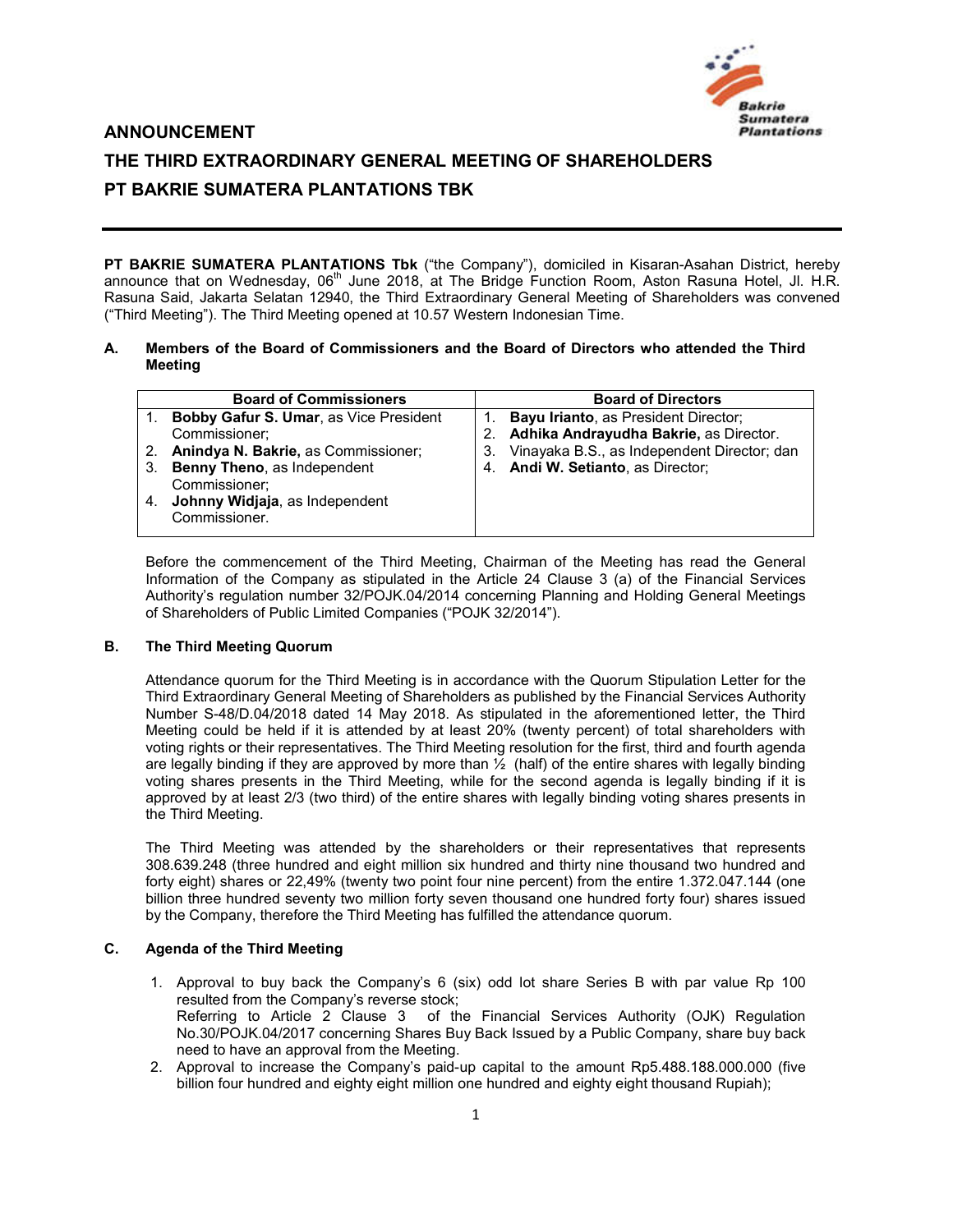Referring to Article 19 Law No. 40 Year 2007 concerning Limited Liability Company ("UUPT"), to amend the Company's Article of Association has to get an approval from the Meeting beforehand. The Company's paid-up capital increases from Rp 1.500.000.000.000 (one trillion five hundred billion Rupiah) and still fulfill Article 33 UUPT which at least 25% (twenty-five percent) of the paid-up capital must be issued and paid up in full.

- 3. Approval to Increase the Company's Capital using the issuance of new shares series B with nominal amount Rp100 (one hundred Rupiah) per share without Pre-emptive Rights. Referring to Article 2 Clause 2 of the OJK Regulation No 38/POJK.04/2014, the increasement of the Company's Capital has to get an approval from the Meeting beforehand.
- 4. Approval to change the management of the Company. Referring to Article 23 and Article 3 OJK Regulation No. 33/POJK.04/2014 concerning Board of Directors and Board of Commissioners of the Public Company, any member of the Board of Directors and Boards of Commissioners is appointed and discharged by the Meeting.

### **D. Resolutions of the Third Meeting**

| <b>First Agenda</b>                          |                                                                                                                                                                                                                                                                    |                                                                                                                                                                                                                                                                                                                                        |                                                                                                                                                                                                                                                                                                 |
|----------------------------------------------|--------------------------------------------------------------------------------------------------------------------------------------------------------------------------------------------------------------------------------------------------------------------|----------------------------------------------------------------------------------------------------------------------------------------------------------------------------------------------------------------------------------------------------------------------------------------------------------------------------------------|-------------------------------------------------------------------------------------------------------------------------------------------------------------------------------------------------------------------------------------------------------------------------------------------------|
| <b>Numbers</b><br>of                         | 1 person                                                                                                                                                                                                                                                           |                                                                                                                                                                                                                                                                                                                                        |                                                                                                                                                                                                                                                                                                 |
| <b>Shareholders</b><br>asking<br>questions   |                                                                                                                                                                                                                                                                    |                                                                                                                                                                                                                                                                                                                                        |                                                                                                                                                                                                                                                                                                 |
| Voting result                                | Affirmative                                                                                                                                                                                                                                                        | Abstain                                                                                                                                                                                                                                                                                                                                | Against                                                                                                                                                                                                                                                                                         |
| The Meeting approved<br>with majority votes. | 248.081.031 (two hundred<br>forty eight million eighty one<br>thousand and<br>thirty one)<br>shares or $92.04$ % (ninety<br>two point zero four percent)<br>from the entire number of<br>legally<br>voting<br>shares<br>Third<br>the<br>presents<br>in<br>Meeting. | (thirty)<br>33.966.100<br>three<br>million<br>nine<br>hundred and sixty six<br>thousand<br>and<br>one<br>hundred) shares from<br>the entire number of<br>legally voting shares<br>presents in the Third<br>Meeting.<br>The votes present but<br>abstaining<br>are<br>considered to be the<br>same votes<br>the<br>as<br>majority vote. | 24.558.217 (twenty<br>million<br>five<br>four<br>fifty<br>hundred and<br>eight thousand two<br>hundred<br>and<br>seventeen) shares<br>or 7,96% (seven<br>point<br>ninety<br>six<br>from the<br>percent)<br>entire number<br>of<br>legally<br>voting<br>shares presents in<br>the Third Meeting. |
| Resolution for the first                     | Approved to buy back the Company's 6 (six) odd lot share Series B with                                                                                                                                                                                             |                                                                                                                                                                                                                                                                                                                                        |                                                                                                                                                                                                                                                                                                 |
| agenda of the Third<br>Meeting               | par value Rp 100 resulted from the Company's reverse stock;                                                                                                                                                                                                        |                                                                                                                                                                                                                                                                                                                                        |                                                                                                                                                                                                                                                                                                 |

| <b>Second Agenda</b>    |                           |                          |                         |
|-------------------------|---------------------------|--------------------------|-------------------------|
| Numbers of Shareholders | 1 person                  |                          |                         |
| asking questions        |                           |                          |                         |
| Voting result           | Affirmative               | Abstain                  | Against                 |
|                         | 248.081.031<br>(two       | 33.966.100<br>(thirty)   | 24.558.217 (twenty      |
|                         | hundred<br>forty<br>eight | million<br>nine<br>three | million<br>five<br>four |
|                         | million<br>eighty<br>one  | hundred and sixty six    | hundred and<br>fifty    |
|                         | thousand and thirty one)  | thousand<br>and<br>one   | eight thousand two      |
|                         | 92,04<br>%<br>shares or   | hundred) shares from     | hundred<br>and          |
|                         | (ninety two point zero    | the entire number of     | seventeen) shares       |
|                         | four percent) from the    | legally voting shares    | or 7,96%<br>(seven      |
|                         | entire number of legally  | presents in the Third    | point<br>ninety<br>six  |
|                         | voting shares presents    | Meeting.                 | from the<br>percent)    |
|                         | in the Third Meeting.     |                          | entire<br>number<br>of  |
|                         |                           | The votes present but    | legally<br>voting       |
|                         |                           | abstaining<br>are        | shares presents in      |
|                         |                           | considered to be the     | the Third Meeting.      |
|                         |                           | the<br>same votes<br>as  |                         |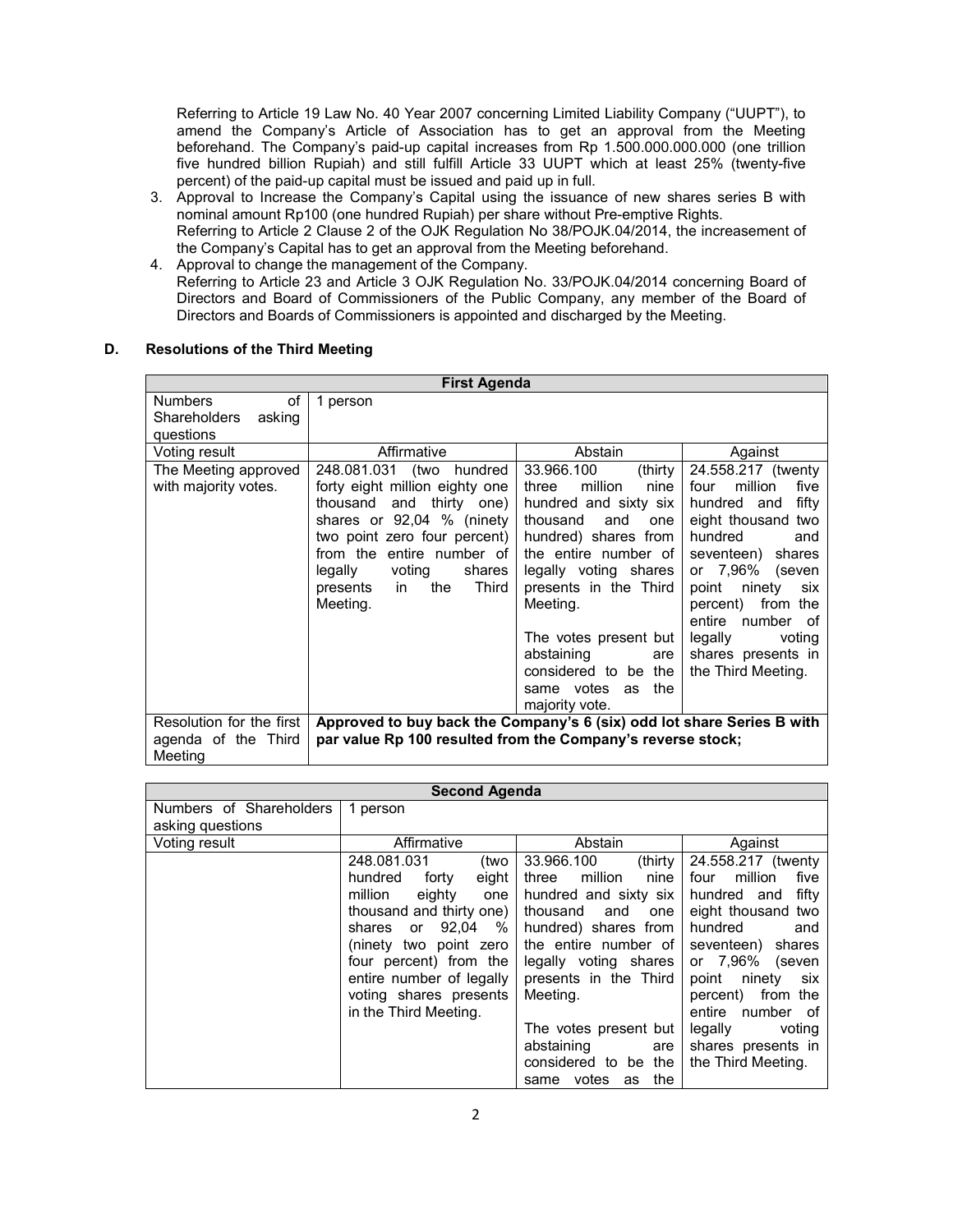|               | maiority vote.                                                                               |
|---------------|----------------------------------------------------------------------------------------------|
|               | Resolution for the second   Approved to increase the Company's paid-up capital to the amount |
| agenda of the | Third   Rp5.488.188.000.000 (five billion four hundred and eighty eight                      |
| Meeting       | million one hundred and eighty eight thousand Rupiah).                                       |

| <b>Third Agenda</b>          |                                                                  |                          |                         |
|------------------------------|------------------------------------------------------------------|--------------------------|-------------------------|
| <b>Numbers</b><br>οf         | 1 person                                                         |                          |                         |
| Shareholders<br>asking       |                                                                  |                          |                         |
| questions                    |                                                                  |                          |                         |
| Voting result                | Affirmative                                                      | Abstain                  | Against                 |
|                              | 248.066.031 (two hundred                                         | (thirty<br>33.966.100    | 24.573.217 (twenty      |
|                              | forty eight million sixty six                                    | million<br>three<br>nine | million<br>five<br>four |
|                              | thousand and thirty one)                                         | hundred and sixty six    | hundred<br>and          |
|                              | shares or 92,04 % (ninety                                        | thousand<br>and<br>one   | seventy<br>three        |
|                              | point<br>four<br>zero<br>two                                     | hundred) shares from     | thousand<br>two         |
|                              | percent) from the entire                                         | the entire number of     | hundred<br>and          |
|                              | number of legally voting                                         | legally voting shares    | seventeen)<br>shares    |
|                              | shares presents in the                                           | presents in the Third    | or 7,96% (seven         |
|                              | Third Meeting.                                                   | Meeting.                 | point<br>nine<br>six    |
|                              |                                                                  |                          | percent) from<br>the    |
|                              |                                                                  | The votes present but    | entire<br>number<br>of  |
|                              |                                                                  | abstaining<br>are        | legally<br>voting       |
|                              |                                                                  | considered to be the     | shares presents in      |
|                              |                                                                  | the<br>same votes<br>as  | the Third Meeting.      |
|                              |                                                                  | majority vote.           |                         |
| Resolution for the third     | Approved to increase the Company's Capital using the issuance of |                          |                         |
| Third<br>agenda<br>of<br>the | new shares series B with nominal amount Rp100 (one hundred       |                          |                         |
| Meeting                      | Rupiah) per share without Pre-emptive Rights.                    |                          |                         |
|                              |                                                                  |                          |                         |

| <b>Fourth Agenda</b>      |                                                                        |                          |         |
|---------------------------|------------------------------------------------------------------------|--------------------------|---------|
| <b>Numbers</b><br>of      | 1 person delivered a suggestion                                        |                          |         |
| Shareholders<br>asking    |                                                                        |                          |         |
| questions                 |                                                                        |                          |         |
| <b>Voting Result</b>      | Affirmative                                                            | Abstain                  | Against |
|                           | 308.639.248<br>(three                                                  | 33.966.100<br>(thirty    | none    |
|                           | hundred and eight million                                              | million<br>three<br>nine |         |
|                           | six hundred thirty nine                                                | hundred and sixty six    |         |
|                           | thousand and two hundred                                               | thousand<br>and<br>one   |         |
|                           | and forty eight) shares or                                             | hundred) shares from     |         |
|                           | 100%<br>hundred<br>(one                                                | the entire number of     |         |
|                           | percent) from the entire                                               | legally voting shares    |         |
|                           | number of legally voting                                               | presents in the Third    |         |
|                           | shares presents in the                                                 | Meeting.                 |         |
|                           | Third Meeting.                                                         |                          |         |
|                           |                                                                        | The votes present but    |         |
|                           |                                                                        | abstaining<br>are        |         |
|                           |                                                                        | considered to be the     |         |
|                           |                                                                        | same votes as the        |         |
|                           |                                                                        | majority vote.           |         |
| Resolution for the fourth | Approved the resignation of Johnny Widjaja as Independent              |                          |         |
| Third<br>agenda of<br>the | Commissioner of the Company and give release and discharge             |                          |         |
| Meeting                   | (acquit et de charge) for the supervision performed during his office, |                          |         |
|                           | provided that such acts complied with the applicable laws and          |                          |         |
|                           | regulations. Approved to appoint Nengah Rama Gautama as the new        |                          |         |
|                           | Independent Commissioner of the Company and continuing the office      |                          |         |
|                           | term of the previous Independent Commissioner, effective since the     |                          |         |
|                           | conclusion of this Third Meeting.                                      |                          |         |